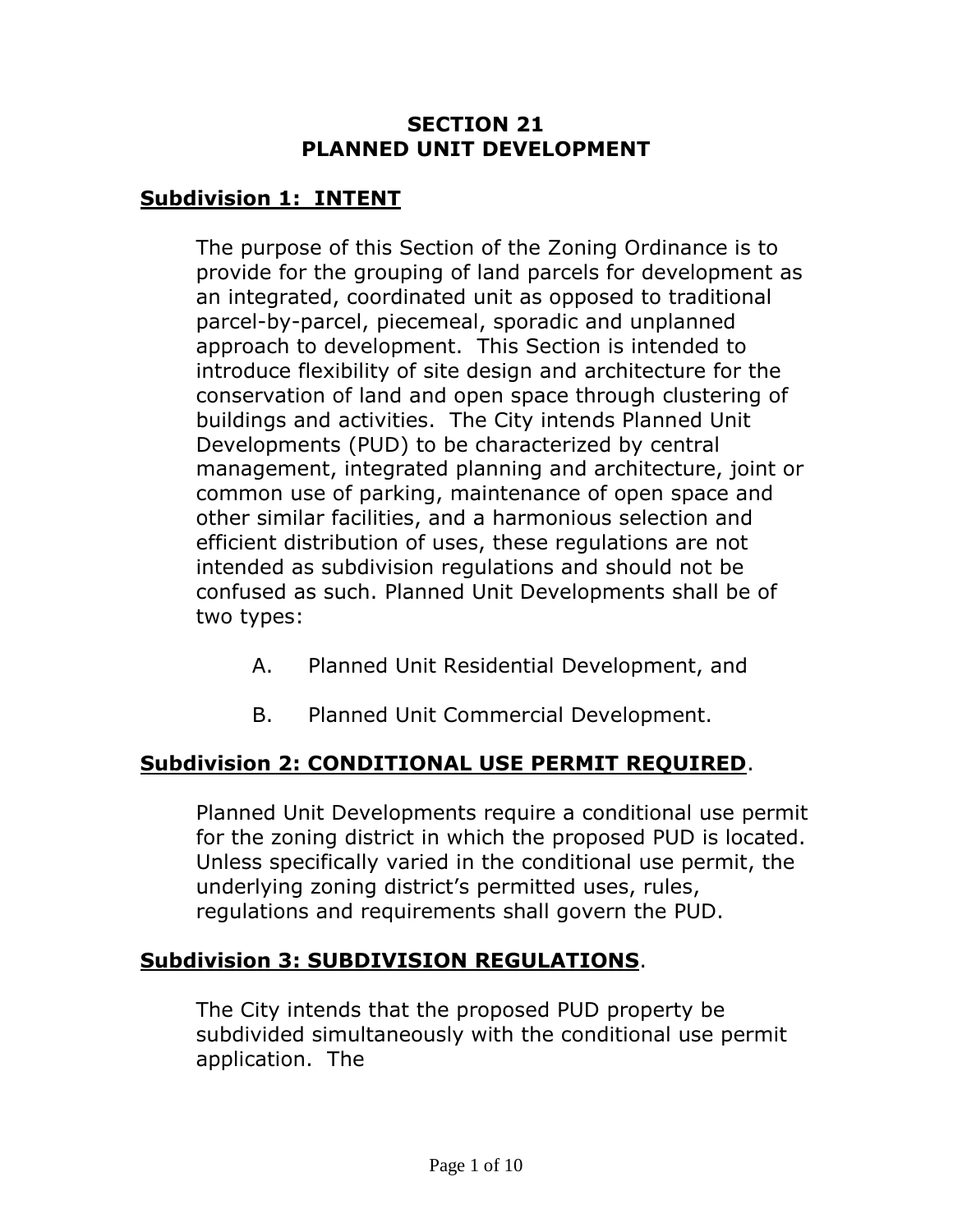property's subdivision and/or platting as a PUD will be subject to the subdivision approval and recording requirements of the City and state law.

### **Subdivision 4: PUD APPLICATION**.

- 1. Application and Fee. Applicants must apply for a PUD by filing for a conditional use permit under this Ordinance and paying the required fee. All property owners within the proposed PUD's boundaries must sign the PUD application.
- 2. Application Fee. The City Council may establish a PUD application fee by resolution.
- 3. Development Plan. The conditional use permit application for a PUD must be accompanied by twenty (20) copies of a development plan  $11''x17''$  and six (6) full size (approx.. 22"x34") copies, drawn to a scale of not more than fifty (50) feet per inch, showing the following:
	- A. The ownership and developer of the proposed development.
	- B. The entire outline, property lines, overall size and dimensions and area of the tract described in the application.
	- C. The use, zoning and ownership of all adjacent properties within one hundred (100) feet of the tract boundaries including the location of all structures and the rightof-way width and traveled width of all adjacent public roadways.
	- D. The existing and proposed topography and other natural features, including soils, vegetation, slopes, water features and wildlife, of the tract with spot contours to be taken.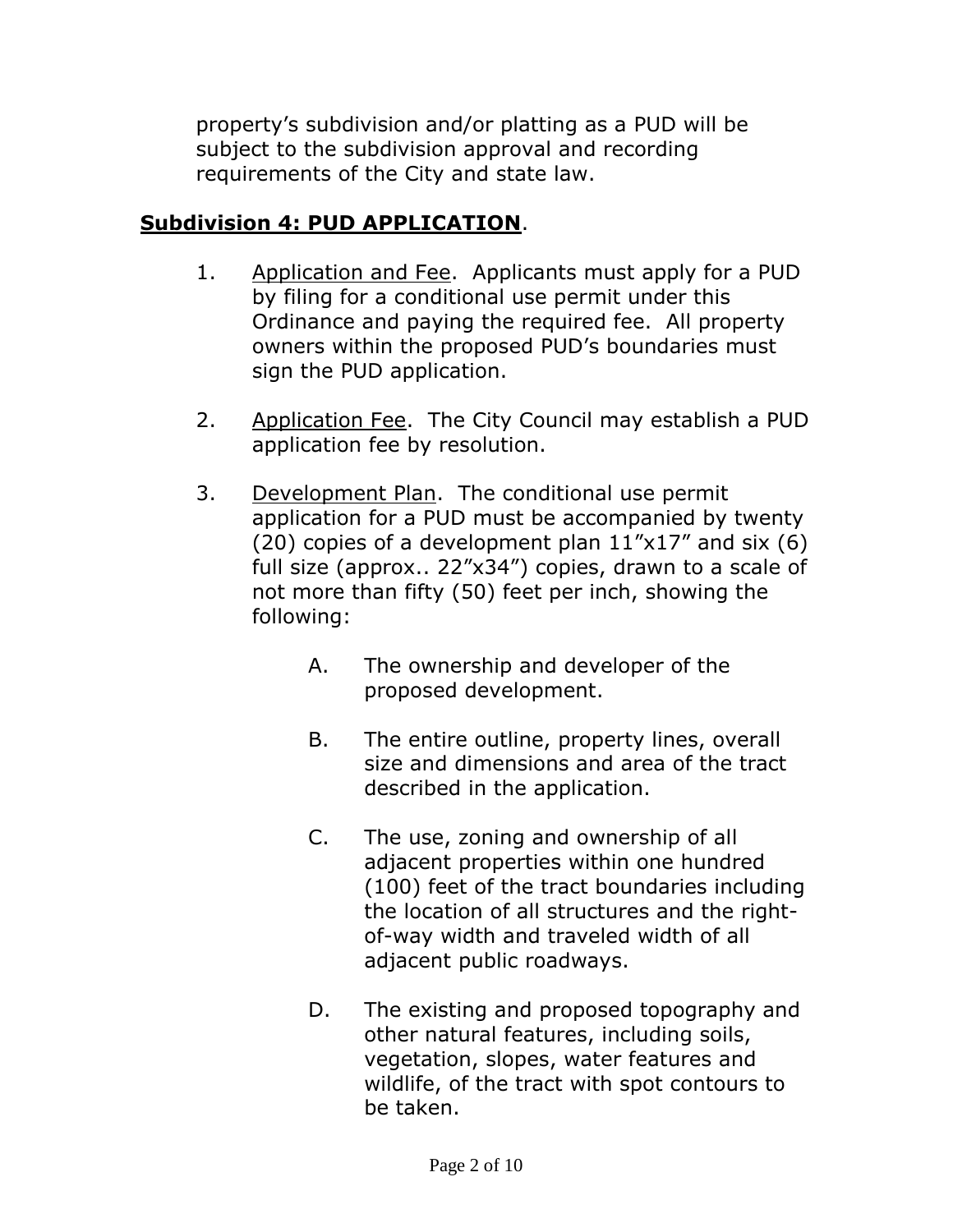- E. The location, general exterior dimensions (square footage, height and other dimensions), distances between all building, distances between buildings and all lot lines, and approximate gross floor areas of all proposed buildings and structures.
- F. The type of each use proposed to occupy each building and the approximate amount of building floor area devoted to each separate use.
- G. The proposed location, arrangement and number of automobile parking stalls.
- H. The proposed location, arrangement and general dimensions of all truck loading facilities.
- I. The location and dimensions of all vehicular entrances, exits, and driveways and their relationship to all existing or proposed public streets and walkways.
- J. The location and dimensions of pedestrian entrances, exits and walks.
- K. The general drainage system.
- L. The location and dimensions of all walls, fences and plantings designed to screen the proposed district from adjacent uses.
- M. The types and location of all ground covers and landscaping.
- N. Standards for exterior finish, exterior lighting, location and type of exterior signs, architectural style, and any other variables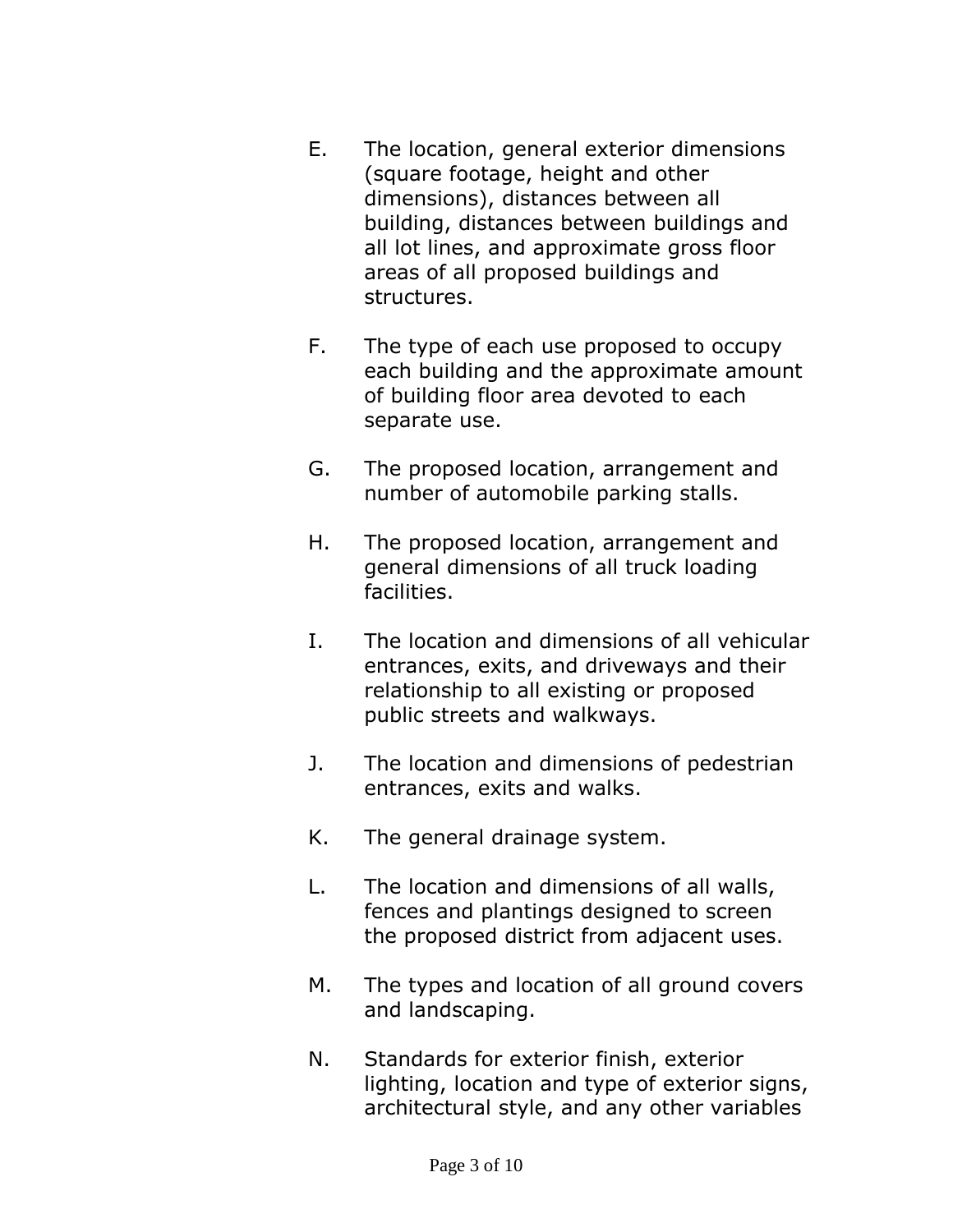which will be controlled in the design of buildings in the development area.

- O. A proposed construction schedule. If the proposed PUD's construction is to be in stages, then the components contained in each stage must be clearly delineated. The development schedule must indicate the starting date and the completion date of the complete development plan.
- 4. Certificate of Survey.

# **Subdivision 5: APPLICATION PROCEDURE**.

A conditional use permit application for a PUD will be governed by the procedures set forth in Section 22 for a conditional use permit.

1. Application Deadline. The City Clerk must receive completed applications at least ten (10) business days prior to the Planning Commission's next scheduled meeting.

# **Subdivision 6: PROPERTY CONTROL**

The proposed PUD development property must be under unified control at the time of application, and be planned and scheduled to be developed as a whole. The applicant must have acquired actual ownership of or executed a binding sales contract for all of the property comprising the proposed tract. If more than one owner is involved, each owner must agree to be bound by the conditions and regulations which will be effective within the PUD and to record any covenants, easements and other provisions the City requires.

# **Subdivision 7: DECLARATION**.

1. Filing with City. Before the use, occupancy, sale or execution of contracts for sale of an individual building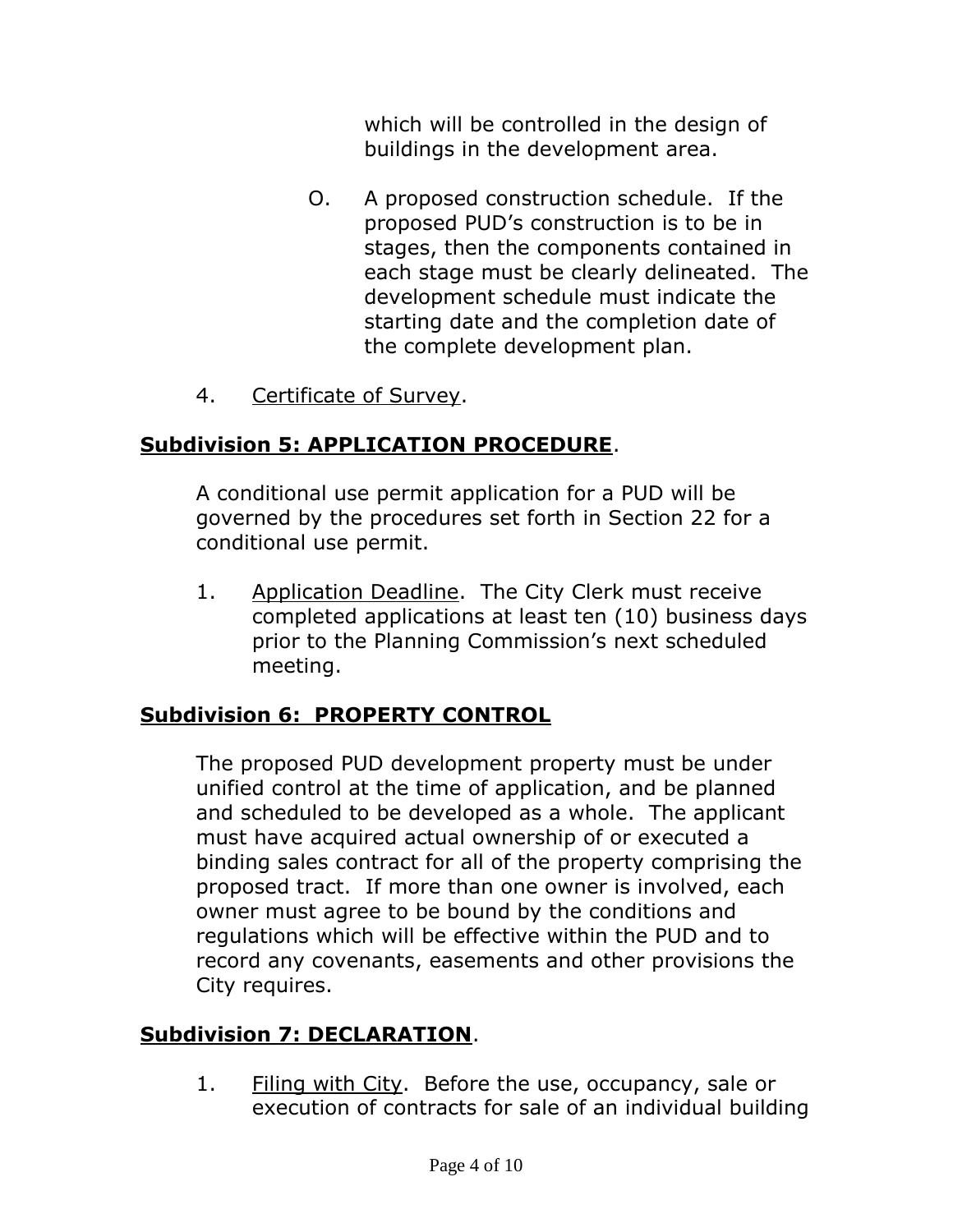unit, parcel, tract, townhouse, apartment, or common area, the owner must obtain the City's approval and file with the City a declaration of covenants, conditions and restrictions or an equivalent document with the City before filing the declaration, document or floor plans with the Benton County, Minnesota recording office.

- 2. Land Subject to Declaration. The declaration of covenants, conditions and restrictions or equivalent document must specify that deeds, leases or documents of conveyance affecting buildings, units, parcels, tracts, townhouses, or apartments will subject the properties to the declaration's terms.
- 3. Owners' Association. Where deemed applicable, the declaration of covenants, conditions and restrictions should provide that an owners' association or corporation be formed and that all owners be members of the association or corporation which maintain all common areas in good repair and which will assess individual property owners proportionate shares of joint or common costs. This declaration will be subject to the City Attorney's review and approval. This requirement's intent is to protect the property values of the individual owner through establishing private control.
- 4. City's Assessment of Costs. The declaration must also provide that in the event the association or corporation fails to maintain properties in accordance with the applicable rules and regulations of the City or fails to pay taxes or assessments on properties as they become due and if the City incurs any expenses in enforcing its rules and regulations, which expenses are not immediately reimbursed by the association or corporation, then the City will have the right to assess each property its pro rata share of the expenses. The assessments, together with interest and collection costs, will be a lien on each property against which each assessment is made and, in addition, each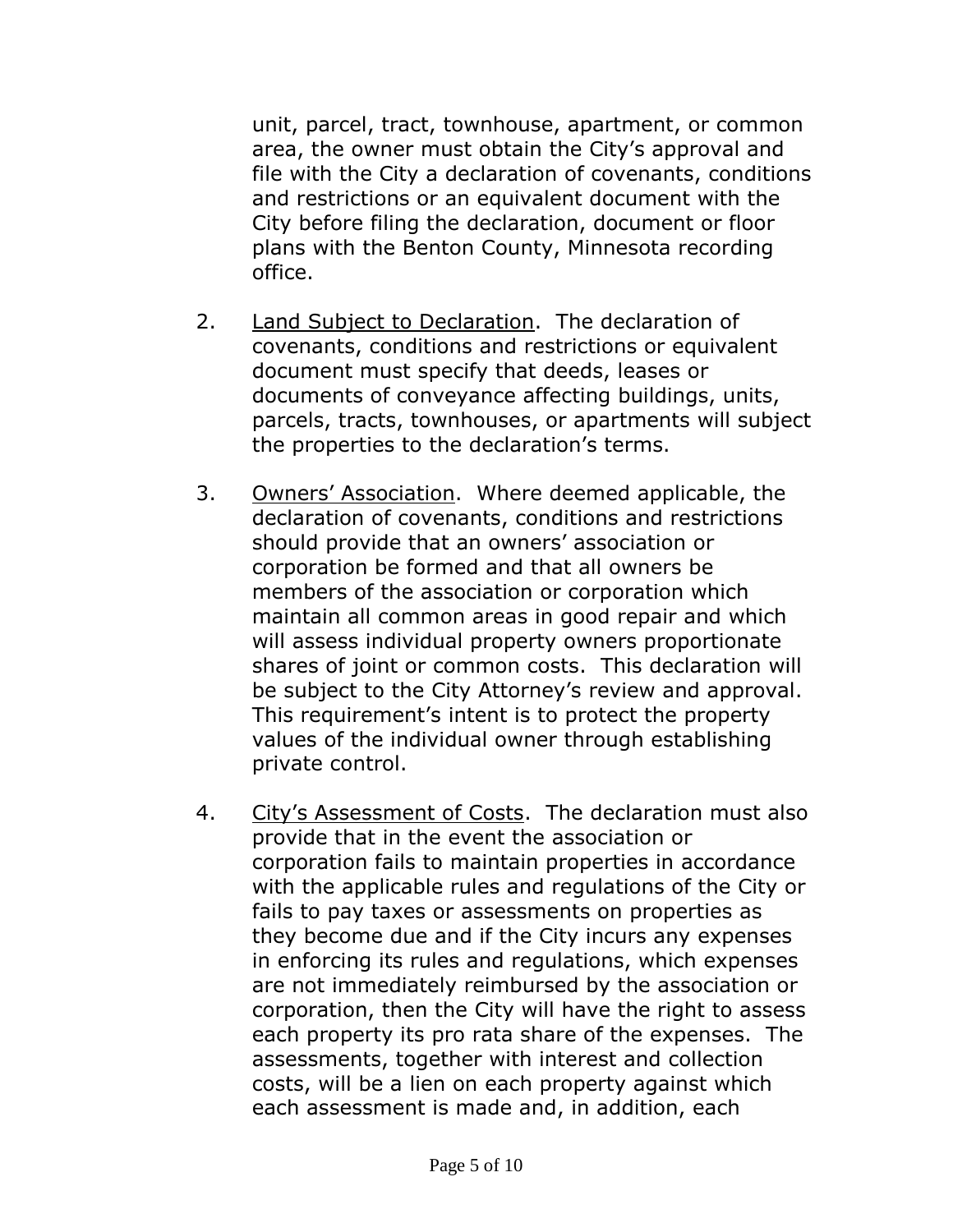assessment, together with its interest and collection costs, shall also be a personal obligation of the person who was the owner of the property at the time when the assessment became payable.

5. Subdivision. It is the intent of the Ordinance to require subdivision of property simultaneous with application for conditional use. The subdivision and/or platting of land as a planned unit development shall be subject to the requirements for approval and recording with the Benton County Recorder as have been established by the City.

### **Subdivision 8: GENERAL DEVELOPMENT PROVISIONS**

- 1. Yards.
	- A. Front & Side Yards. The front and side yard restrictions at the periphery of the Planned Unit Development site at a minimum are the same as imposed in the respective districts.
	- B. Roadway Setback. Buildings must be set back at least fifteen (15) feet from the back of the lot line along those roadways which are part of the internal street platform.

#### 2. Roadways

- A. Private roadways within the project must have an improved surface of twenty-five (25) feet or more in width and shall be so designated as to permit City fire trucks to provide protection to each building.
- B. No portion of the required twenty-five (25) foot road system may be used in calculating required off-street parking space.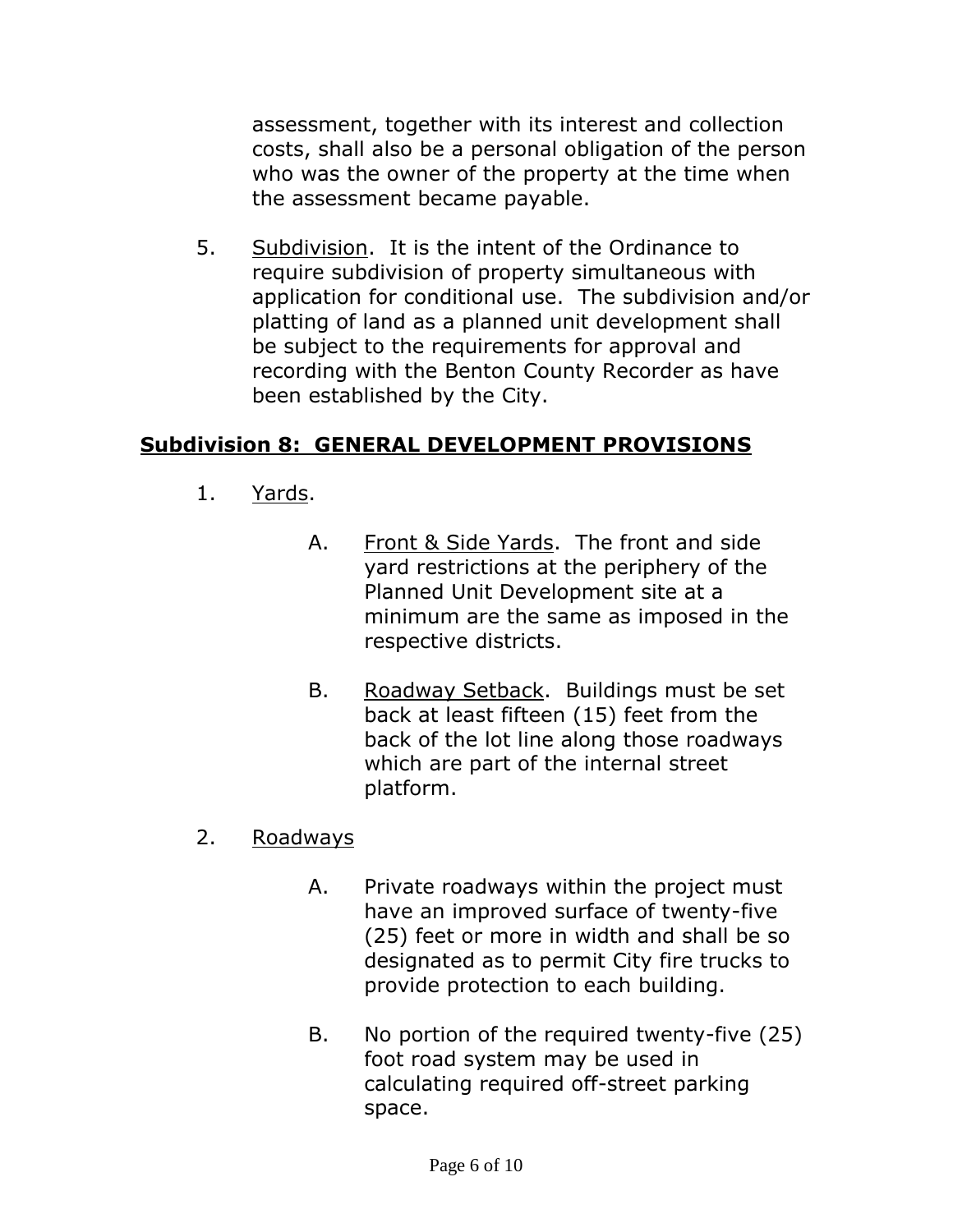- C. The PUD site must abut, and the major internal street or streets serving the PUD must be connected to at least one (1) arterial public street.
- 3. Utility Connection
	- A. Water Connections. Where more than one (1) property is served from the same service line, a shut off valve must be located so that the City may shut off each unit's service in addition to the normally supplied shut off at the street.
	- B. Sewer Connections. Where more than one (1) unit is served by a sanitary sewer lateral which exceeds three hundred (300) feet in length, provisions must be made for a manhole to allow adequate cleaning and maintenance of the lateral. All maintenance and cleaning will be the responsibility of the property owners association, or owner.
	- C. Building Types. In addition to the conventional type of construction and arrangements of building, structures uses and property as allowed by this Ordinance, it will be permissible to cluster, adjoin, and attach structures in a row house, townhouse, patio home or similar style of development within the Planned Unit Development. The number of units under this Section, shall not exceed the number of units or structures allowable under the standard development requirements of the district classification which applies to said property.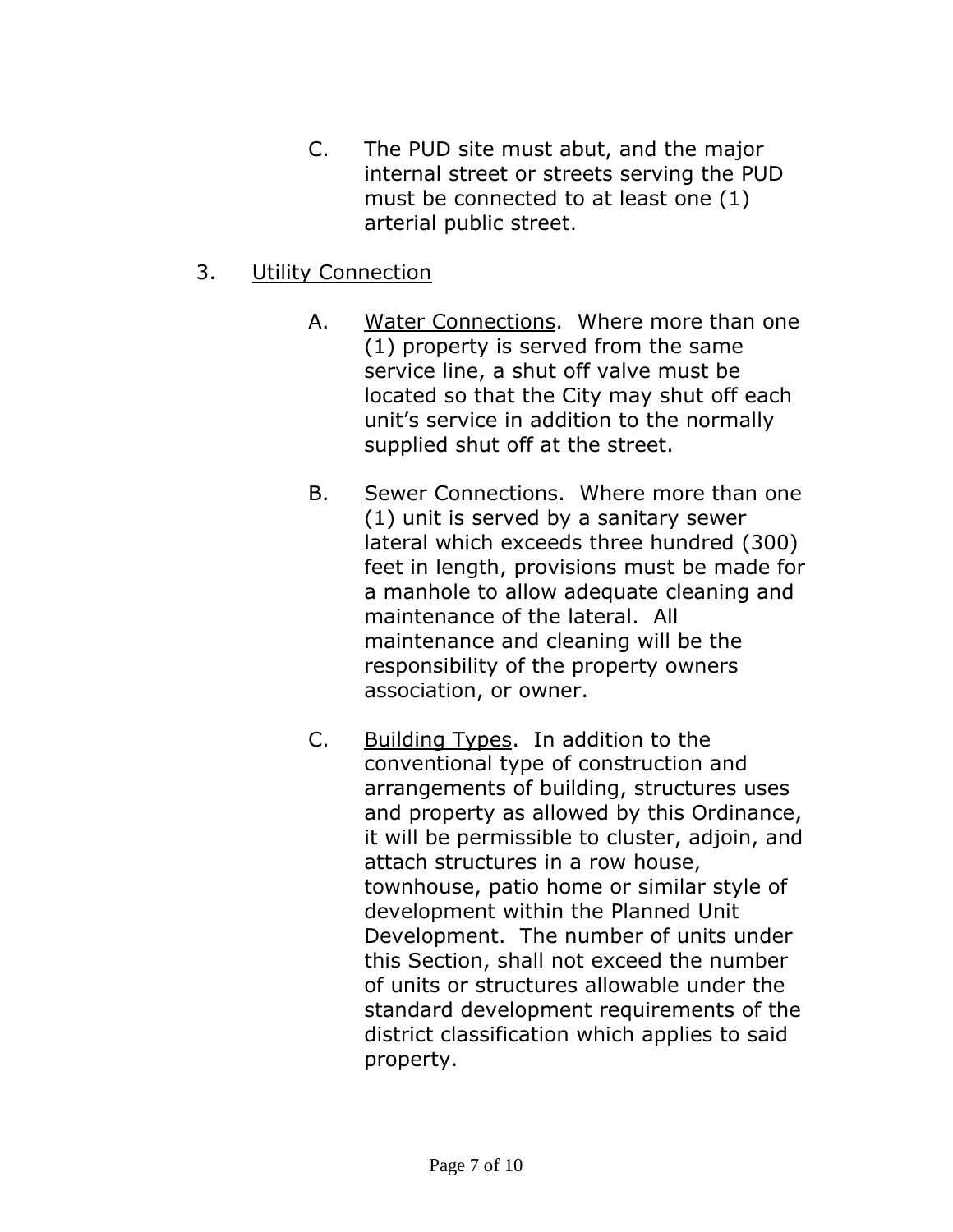- 4. Subdivision and Ownership. It shall be permissible within a Planned Unit Development to subdivide properties into lesser size parcels for individual ownership and create common open space areas in undivided proportions under joint ownerships. Such ownership arrangements are commonly defined as condominium and/or cooperative developments. The joint area of the project must, however, conform to the minimum area requirements established for the respective district classification which jointly applies to the property.
- 5. Minimum Project Size.
	- A. Within residential districts a Planned Unit Development shall not be applied to a parcel of land containing less than one (1) acre.
	- B. Within a commercial or industrial district a Planned Unit Development shall not be applied to a parcel of land containing less than two (2) acres.
- 6. Density Bonus. As a consequence of all Planned Unit Development's planned and integrated character, the number of dwelling units allowed within the respective zoning district may be increased by 5%. The building, parking and similar requirements for these extra units shall be observed in compliance with this Ordinance.
- 7. Public Services. The City Water and Water System shall serve the proposed project and fire hydrants shall be installed at such locations as necessary to provide fire protection.
- 8. Municipal Improvements. All municipal improvements must be completed (with roadways having at least one lift of blacktop) before building permits are issued.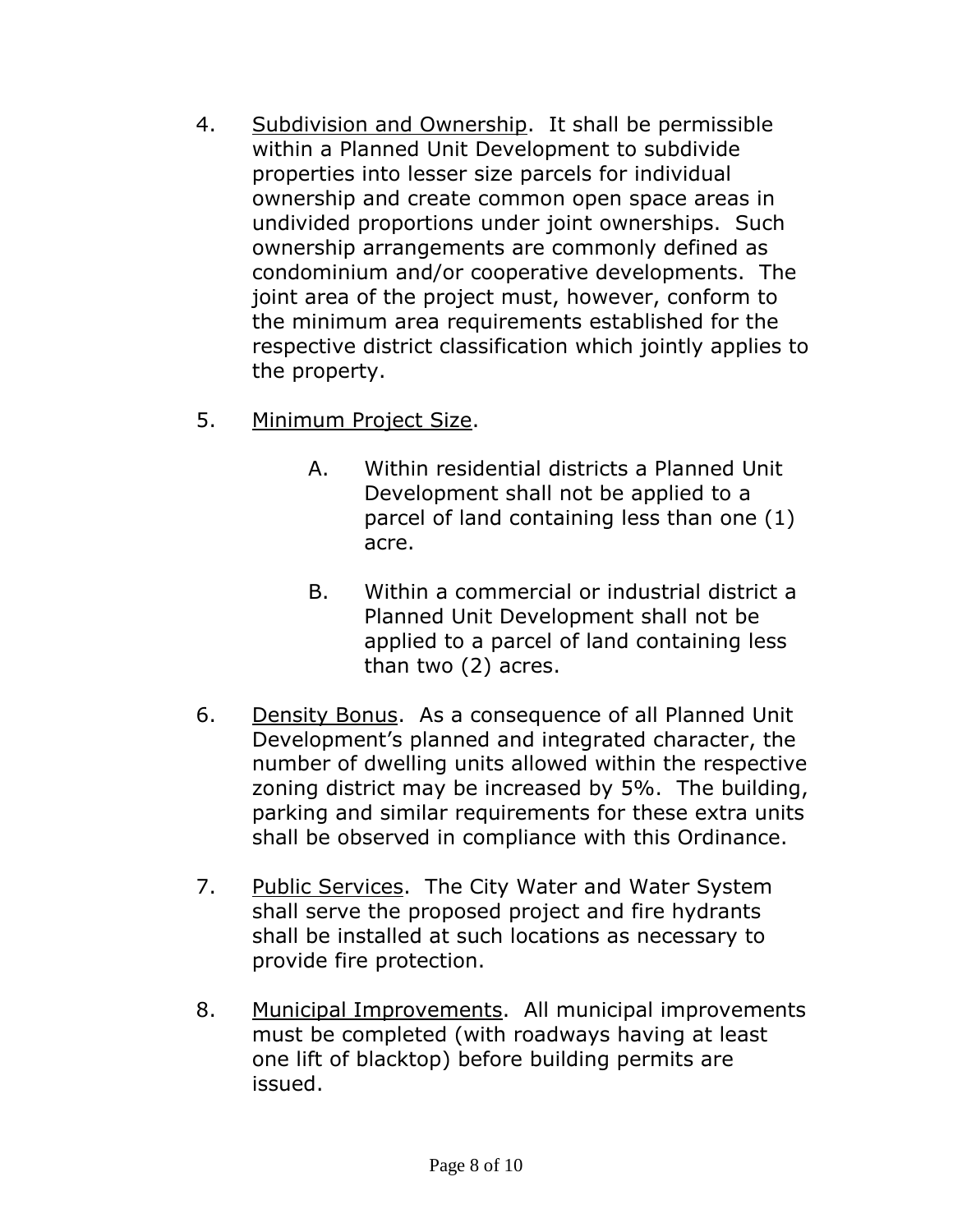# **Subdivision 9: REVIEW AND EVALUATION**

The review and evaluation of a proposed Planned Unit Development and supportive materials and plans shall include but not be limited to the following criteria:

- 1. Adequate property control is established and provided to protect the individual owner's rights and property values and to define legal responsibilities for maintenance and upkeep.
- 2. The interior circulation plan plus access from and onto public right-of-ways does not create congestion or dangers and is adequate for the safety of the project residents and general public.
- 3. A sufficient amount of useable open space is provided.
- 4. The arrangement of buildings, structures and accessory uses does not unreasonably disturb the privacy or property values of the surrounding uses.
- 5. The architectural design of the projects is compatible with the surrounding area.
- 6. The drainage and utility system plans are submitted to the City Engineer and are subject to his approval.
- 7. The development schedule insures a logical development of the site, which will protect the public interest and conserve land.
- 8. Principle and accessory uses and requirements are in compliance with the district provisions in which the development is intended.

# **Subdivision 10: COSTS OF ENFORCEMENT**

The applicant shall pay all costs incurred by the City, including, but not limited to, administrative staff time, engineering, legal, planning, and inspection expenses, in